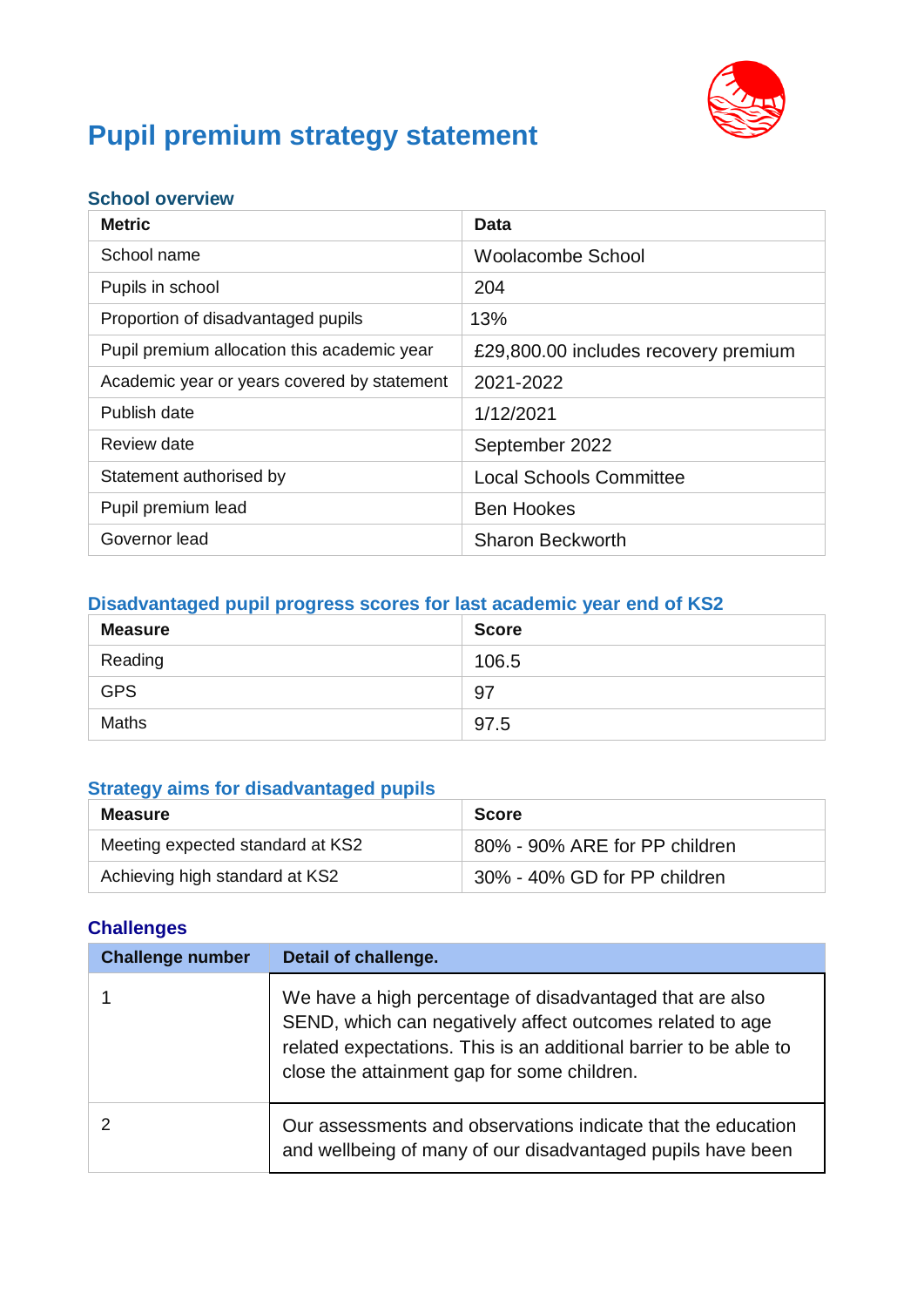|   | impacted by partial school closures to a greater extent than for<br>other pupils. These findings are supported by national studies.                                                                                                                                                                             |
|---|-----------------------------------------------------------------------------------------------------------------------------------------------------------------------------------------------------------------------------------------------------------------------------------------------------------------|
|   | This has resulted in knowledge gaps leading to pupils falling<br>behind age-related expectation across the curriculum.                                                                                                                                                                                          |
|   | Phonics, reading, writing, SPAG and Maths are core areas to<br>focus on but also across the curriculum to ensure high quality<br>teaching and learning is implemented for all children across the<br>full breadth of the curriculum.                                                                            |
| 3 | Our assessments, observations and discussions with pupils and<br>families have identified social and emotional issues for many<br>pupils, notably due to a lack of enrichment opportunities during<br>school closure. These challenges particularly affect<br>disadvantaged pupils, including their attainment. |

#### **Teaching priorities for current academic year**

Budgeted spend: £5,020 – From school allocation - £4500 from Central School Improvement Allocation

| Aim                                                                                                        | <b>Actions</b>                                                                                                                                                                                                    | <b>Challenge</b><br>number and<br><b>Target date</b> |
|------------------------------------------------------------------------------------------------------------|-------------------------------------------------------------------------------------------------------------------------------------------------------------------------------------------------------------------|------------------------------------------------------|
| Disadvantaged and<br>SEND identified early to<br>ensure targeted<br>intervention and<br>specialist support | SENDCO to work closely with class<br>teachers to raise quality and<br>expectations of T&L in the classroom<br>around universal provision and targeted<br>provision.                                               | Challenge<br>number 1<br><b>July 2022</b>            |
| implemented early to<br>help close the<br>attainment gap.                                                  | Class profiles implemented and 'cause<br>for concern' lists created to ensure<br>pathway for identification follows a<br>graduated response to ensure<br>interventions implemented are<br>monitored and reviewed. |                                                      |
|                                                                                                            | <b>SENDCO released by School</b><br>Improvement lead to support and<br>monitor the teaching of SEND across<br>the school                                                                                          |                                                      |
|                                                                                                            | CPD to support every teacher being a<br>teacher of SEND                                                                                                                                                           |                                                      |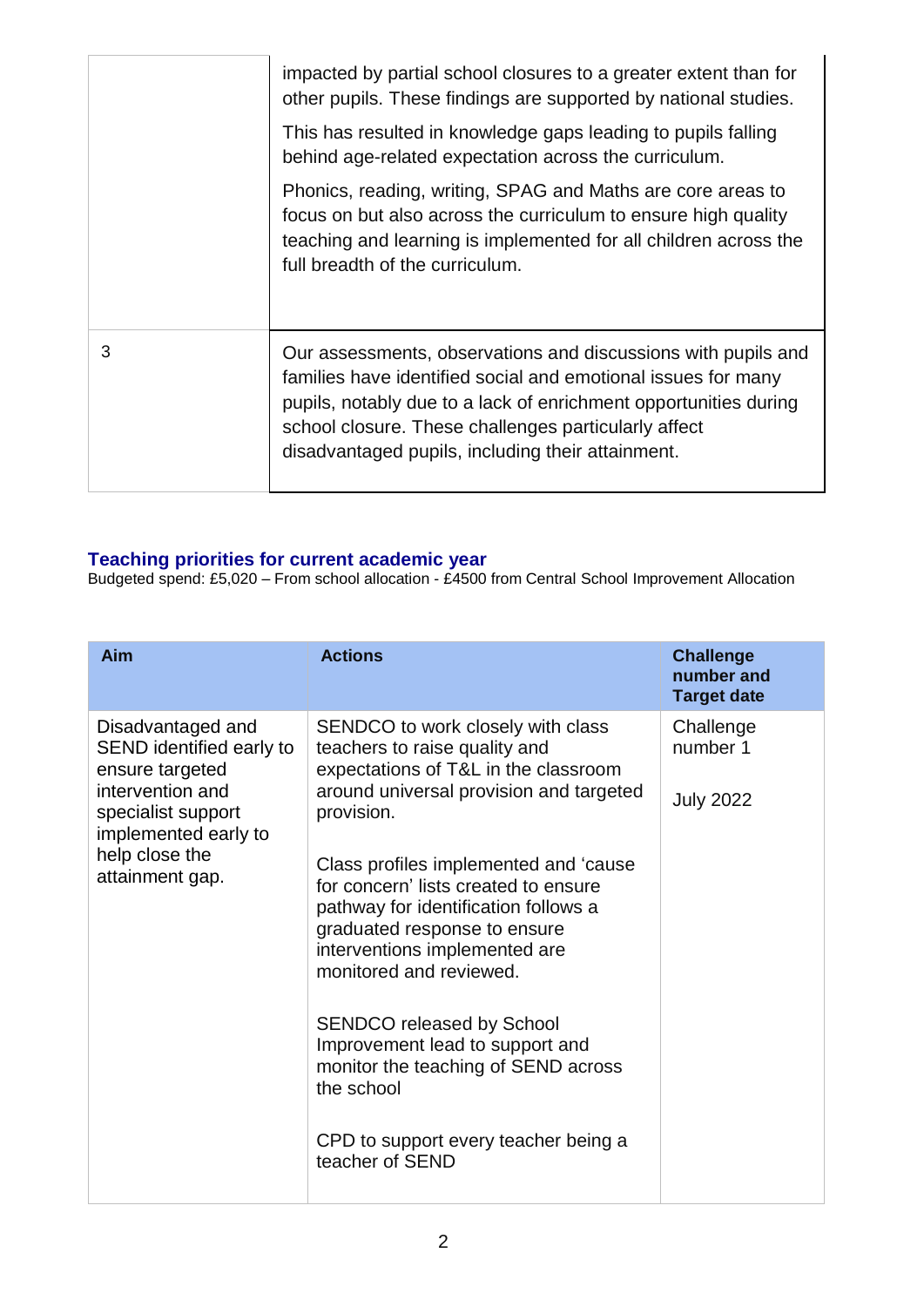|                                                                                         | Trust SEND lead to monitor and lead<br>SEND hub and audit SEND provision to<br>identify trust wide action plan                                                                                                                                              |                                  |
|-----------------------------------------------------------------------------------------|-------------------------------------------------------------------------------------------------------------------------------------------------------------------------------------------------------------------------------------------------------------|----------------------------------|
| Disadvantaged pupils<br>will develop language<br>skills to enable them to<br>articulate | Oracy ITT lead to continue to embed<br>the ALumnis Oracy framework and<br>monitor impact.                                                                                                                                                                   | Challenge<br>number 1,2 and<br>3 |
| grammatically correct<br>sentences with an<br>extensive vocabulary.                     | Oracy lead to ensure T&L always<br>includes opportunities for Oracy linked<br>to the Alumnis framework                                                                                                                                                      | <b>July 2022</b>                 |
|                                                                                         | <b>ITT team CPD for teachers on Alumnis</b><br>Trust portal - Professional Learning<br>Centre                                                                                                                                                               |                                  |
| To ensure high quality<br>teaching for all<br>children - with focus<br>on Maths         | Maths ITT to embedded the Alumnis<br>Calculation policy and ensure there is a<br>consistent approach to teaching Maths<br>and implementation of White<br>Rose/Power Maths linked to sound<br>pedagogical ideas to ensure all children<br>progress.          | Challenge 2                      |
|                                                                                         | Pre teaching used for targeted support<br>for disadvantaged children                                                                                                                                                                                        |                                  |
| To ensure high quality<br>teaching for all<br>children - with a focus<br>on Phonics and | Literacy Lead to ensure high quality<br>texts are used to support reading - high<br>expectations for all children                                                                                                                                           | Challenge number 2               |
| <b>Reading</b>                                                                          | Tiered approach to reading - 1:1,<br>group reading and whole class reading<br>to be used across the school to ensure<br>high quality teaching of reading at every<br>level through a muliti-layed approach<br>but ensuring consistency across the<br>school |                                  |
|                                                                                         | To ensure appropriate phonetically<br>decodable texts are available for<br>children across the school in KS1 and<br>KS <sub>2</sub>                                                                                                                         |                                  |
|                                                                                         | To ensure a consistent systematic<br>approach to teaching phonics and early<br>reading in EY and KS1                                                                                                                                                        |                                  |
|                                                                                         | ITT team lead for Literacy to work with<br>Alumnis ITT hub to develop CPD linked<br>with the Alumnis Professional Learning<br>Centre                                                                                                                        |                                  |
| To ensure high quality<br>teaching for all children<br>- with a focus on SPAG           | Class teachers to continually review<br>T&L of decision spelling through the<br>use of incremental coaching.                                                                                                                                                | Challenge<br>number 2            |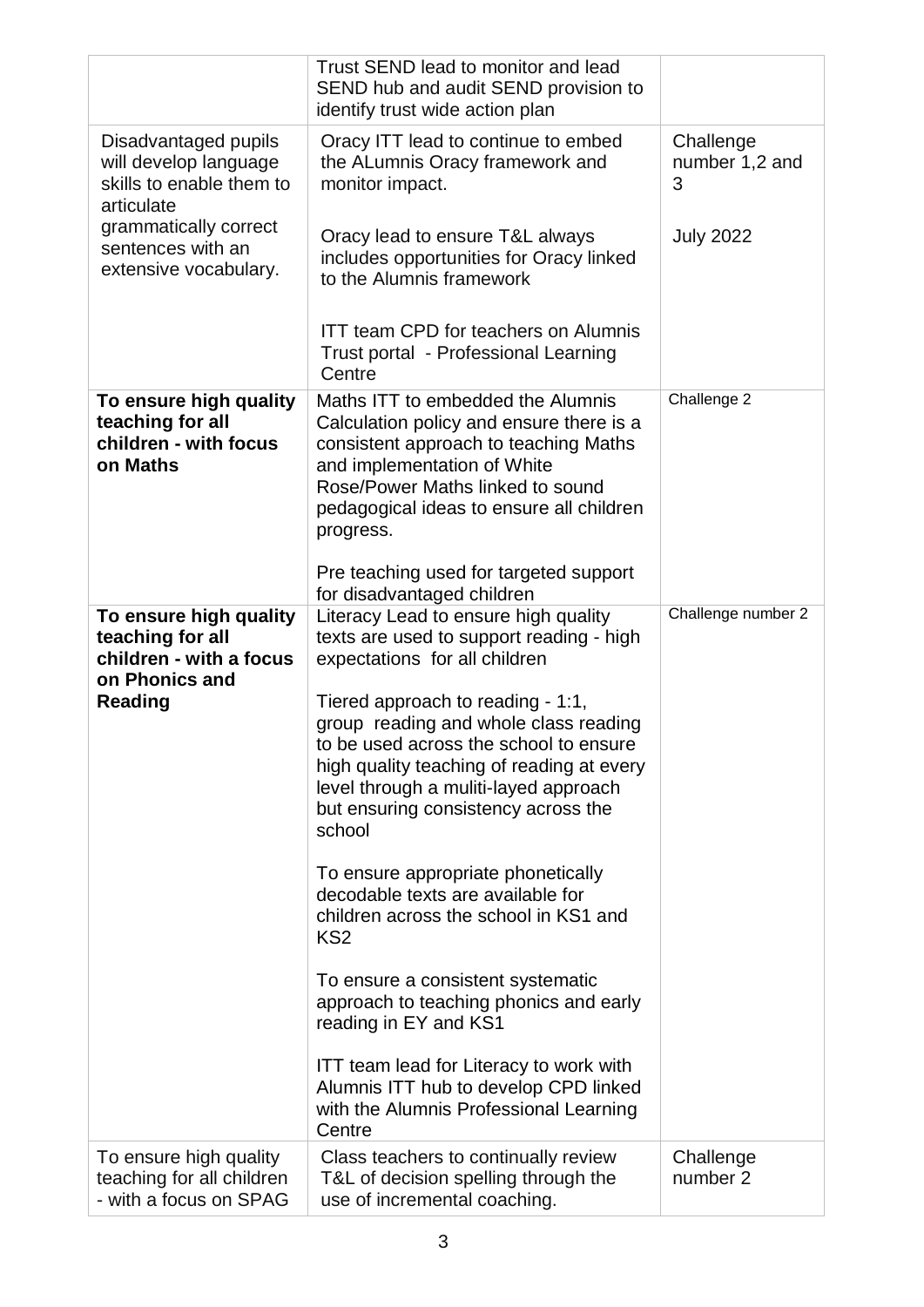|                                                                                                                                                                             | Decision spelling lead to monitor and<br>review implementation.<br>Decision spelling walls are evident in<br>all classes.<br>Common exception words are available<br>in bespoke work books and around the<br>classroom.                                                                     | Target date:<br><b>July 2022</b>                    |
|-----------------------------------------------------------------------------------------------------------------------------------------------------------------------------|---------------------------------------------------------------------------------------------------------------------------------------------------------------------------------------------------------------------------------------------------------------------------------------------|-----------------------------------------------------|
| Disadvantaged pupils'<br>writing is in line with<br>that of their peers.                                                                                                    | School Improvement Leads to work<br>with key groups of children to raise<br>stamina and self-editing skills.<br>Chromebooks used to support editing<br>skills and 'offload children' through the<br>talk to text application                                                                | Challenge<br>number 2<br>Target date: July<br>2022. |
| To ensure the<br>implementation of the<br>C360 to support<br>children's ability to<br>consolidate and apply<br>knowledge and skills<br>taught through the 4<br>cornerstones | Curriculum 360 Intent, implementation<br>through curriculum maestro and impact<br>is designed through to support all<br>learners and carefully mapped to<br>ensure clear progression throughout<br>the school<br>Regular opportunities to recap prior<br>learning will enhance new learning | Challenge<br>number 2<br>Target date: July<br>2022  |

### **Targeted academic support for current academic year**

Budgeted cost: £4,900 – includes tutor led funding

| Aim                                                                                                                                                             | <b>Actions</b>                                                                                                                                                                                                                                                                                                                                              | <b>Challenge</b><br>number and<br><b>Target date</b>     |
|-----------------------------------------------------------------------------------------------------------------------------------------------------------------|-------------------------------------------------------------------------------------------------------------------------------------------------------------------------------------------------------------------------------------------------------------------------------------------------------------------------------------------------------------|----------------------------------------------------------|
| 11 disadvantaged<br>pupils engage in<br>school-led tutoring.<br>Judgement made by<br>assessing whose<br>education has been<br>most impacted by the<br>pandemic. | 11 pupils to receive 15 hours of 1:1 or<br>small group tuition in the spring and<br>summer term.<br>Tuition targeted at specific needs and<br>knowledge gaps can be an effective<br>method to support low attaining pupils<br>or those falling behind, both one-to-<br>one:<br>One to one tuition   EEF<br>(educationendowmentfoundation.org.u<br><u>k)</u> | Challenge<br>number 2 and 3<br>Target date:<br>May 2022. |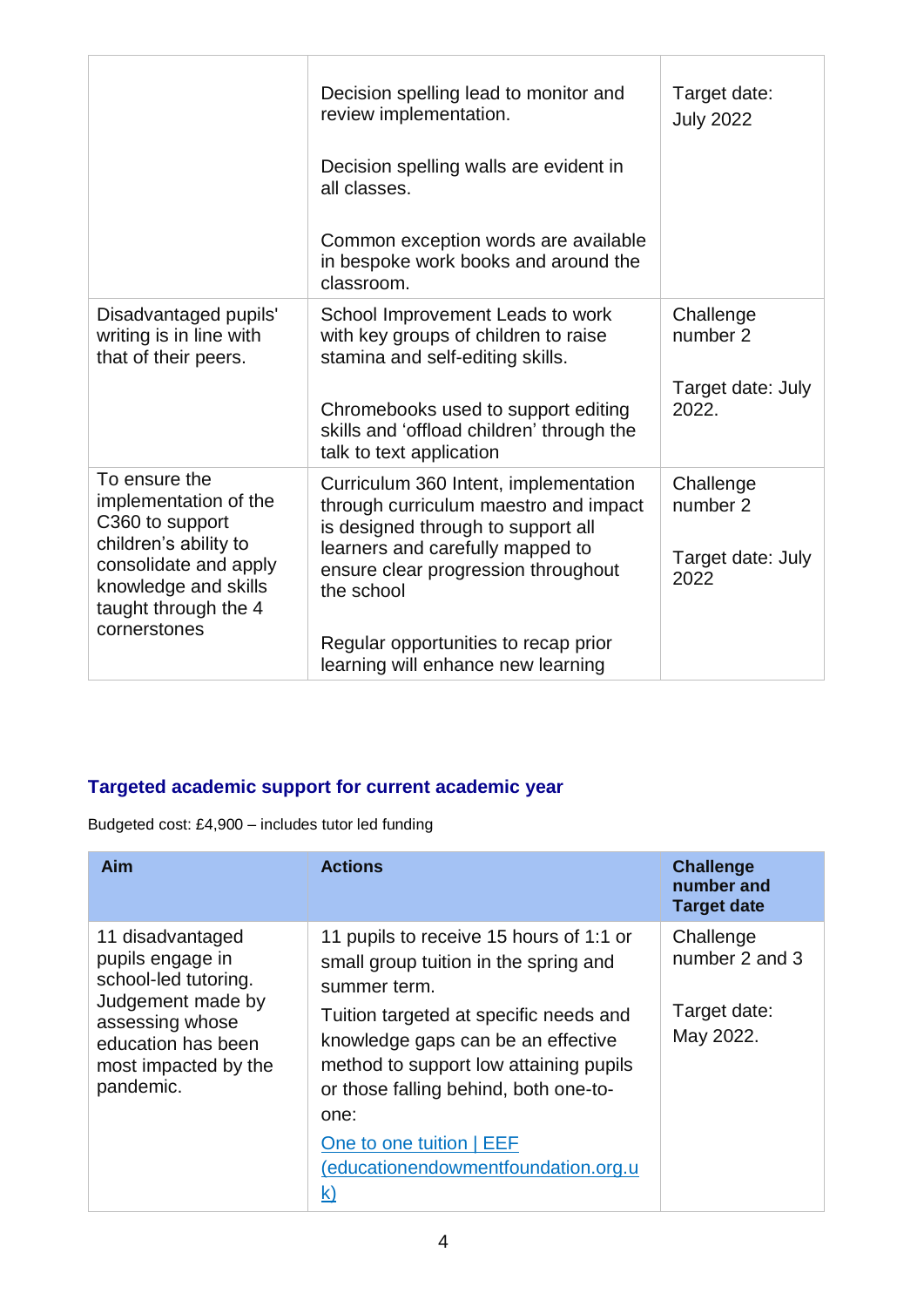|                                                                                                                            | And in small groups:                                                                                          |                       |
|----------------------------------------------------------------------------------------------------------------------------|---------------------------------------------------------------------------------------------------------------|-----------------------|
|                                                                                                                            | <b>Small group tuition   Toolkit Strand  </b><br><b>Education Endowment Foundation  </b><br><u>EEF</u>        |                       |
| Children will be given<br>opportunity to access a<br>range of activities at<br>home and school using<br>their chromebooks. | Chromebooks implemented for all KS2<br>children to enhance learning and<br>ensure our children are innovators | Challenge<br>number 3 |
|                                                                                                                            | Research into the best app for impact<br>and purchase (IXL?)                                                  |                       |

## **Wider strategies for current academic year**

| Budgeted $cost = £10,940 + £4440 - central school improvement$ |
|----------------------------------------------------------------|
|----------------------------------------------------------------|

| Aim                                                                                                                               | <b>Actions</b>                                                                                                                            | <b>Challenge</b><br>number and<br><b>Target date</b> |
|-----------------------------------------------------------------------------------------------------------------------------------|-------------------------------------------------------------------------------------------------------------------------------------------|------------------------------------------------------|
| Disadvantaged pupils<br>and families are given<br>support to access a<br>range of services.                                       | Social Inclusion Team to lead on early<br>help cases.                                                                                     | Challenge<br>number 3                                |
|                                                                                                                                   | Social Inclusion Team to regularly<br>signpost families to key holiday<br>activities, financial support etc                               | Target date -<br>ongoing.                            |
|                                                                                                                                   | Social Inclusion Team to support<br>families with referrals to agencies that<br>support SEMH and other social needs<br>within the family. |                                                      |
| The language of<br>character education to<br>be thoroughly<br>embedded across the                                                 | Character Lead for the trust to<br>continually drive character, providing<br>ongoing training, monitoring and<br>assessment of impact.    | Challenge<br>number 3<br>Target date -               |
| whole school<br>community to support in<br>raising aspirations and<br>completion on the 6<br>inspiring changemaker<br>challenges. | All staff to ensure that pupils have<br>planned opportunities for the 6 ICC to<br>be completed by the end of the<br>academic year.        | ongoing.                                             |
|                                                                                                                                   | To implement a careers fayre in the<br>Spring term to raise aspirations for all.                                                          | Target Date -<br>Spring term                         |
| Disadvantaged pupils<br>are given the<br>opportunity to access a                                                                  | Planned opportunities throughout the<br>year to support the 6 ICC and provide<br>children with a range of experiences.                    | Challenge<br>number 3                                |
| range of enrichment<br>opportunities over the<br>course of the year to<br>support the sought                                      |                                                                                                                                           | Target date -<br><b>July 2022</b>                    |